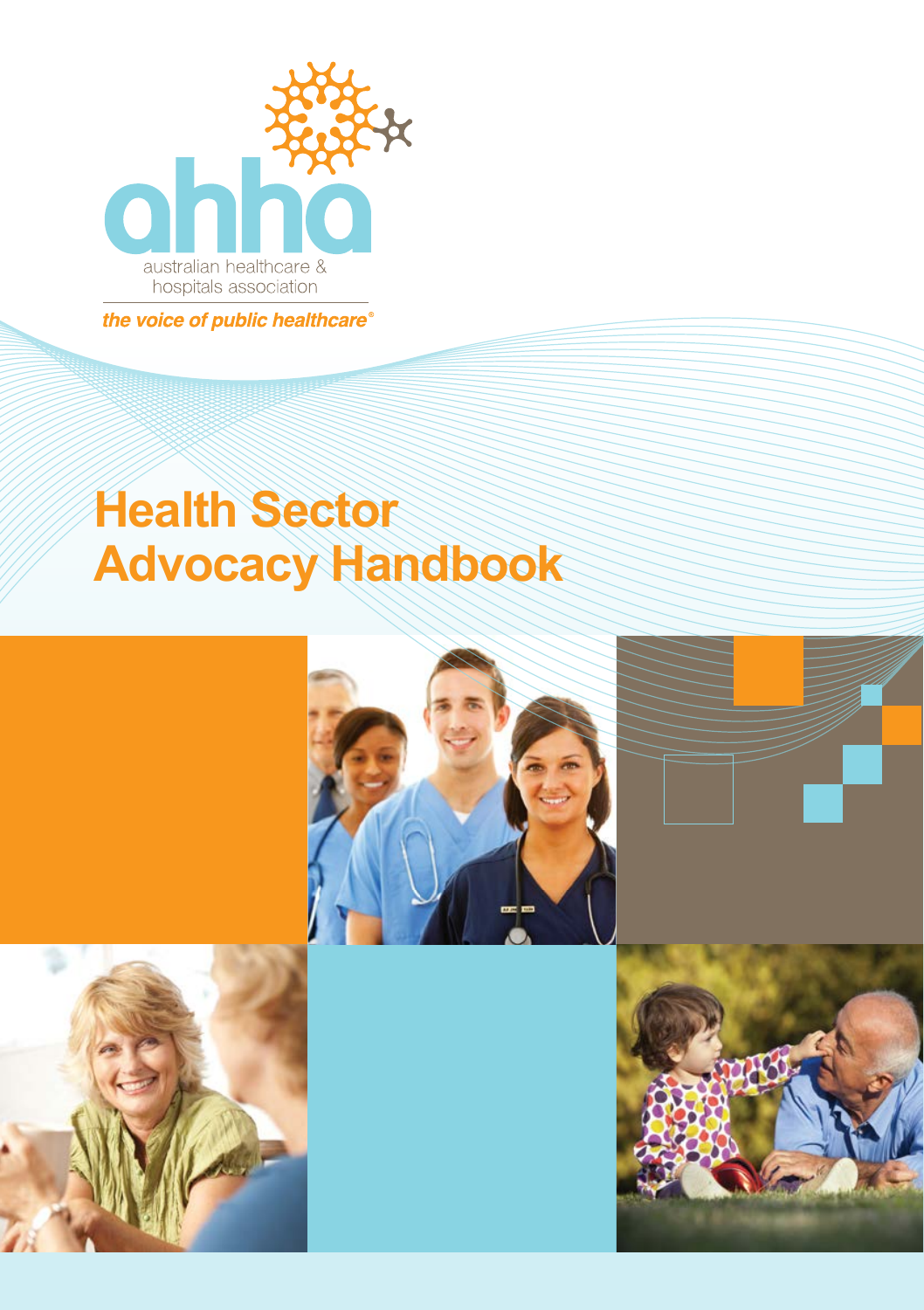<span id="page-1-0"></span>

A healthy Australia, supported by the best possible healthcare system. *Our vision*

#### *Our mission*

To conduct research, educate and influence the healthcare system to achieve better health outcomes, improved patient and provider experience, greater equity and sustainability.

#### *Our guiding principles*

Healthcare in Australia should be:

- Effective
- **Accessible**
- **Equitable**
- **Sustainable**
- Outcomes focused

#### *Our goals*

In partnership with our members, we aim:

- To enhance the health and wellbeing of Australians through improved standards in primary, acute, community and aged care
- To improve health service provision and health outcomes by developing, providing, disseminating and promoting research and education
- To support the delivery of high quality healthcare by promoting evidence-informed practice and advocating for funding models that support primary, acute, community and aged care services
- To support the health sector through the provision of business, education, advisory and consultancy services by connecting the diverse contributions of health practitioners, researchers, policy makers, and consumers
- To promote and support universally accessible healthcare in Australia for the benefit of the whole community
- To focus on innovation that enhances integration of care, including development of new models of care, and funding models that support health reform that responds to emerging issues.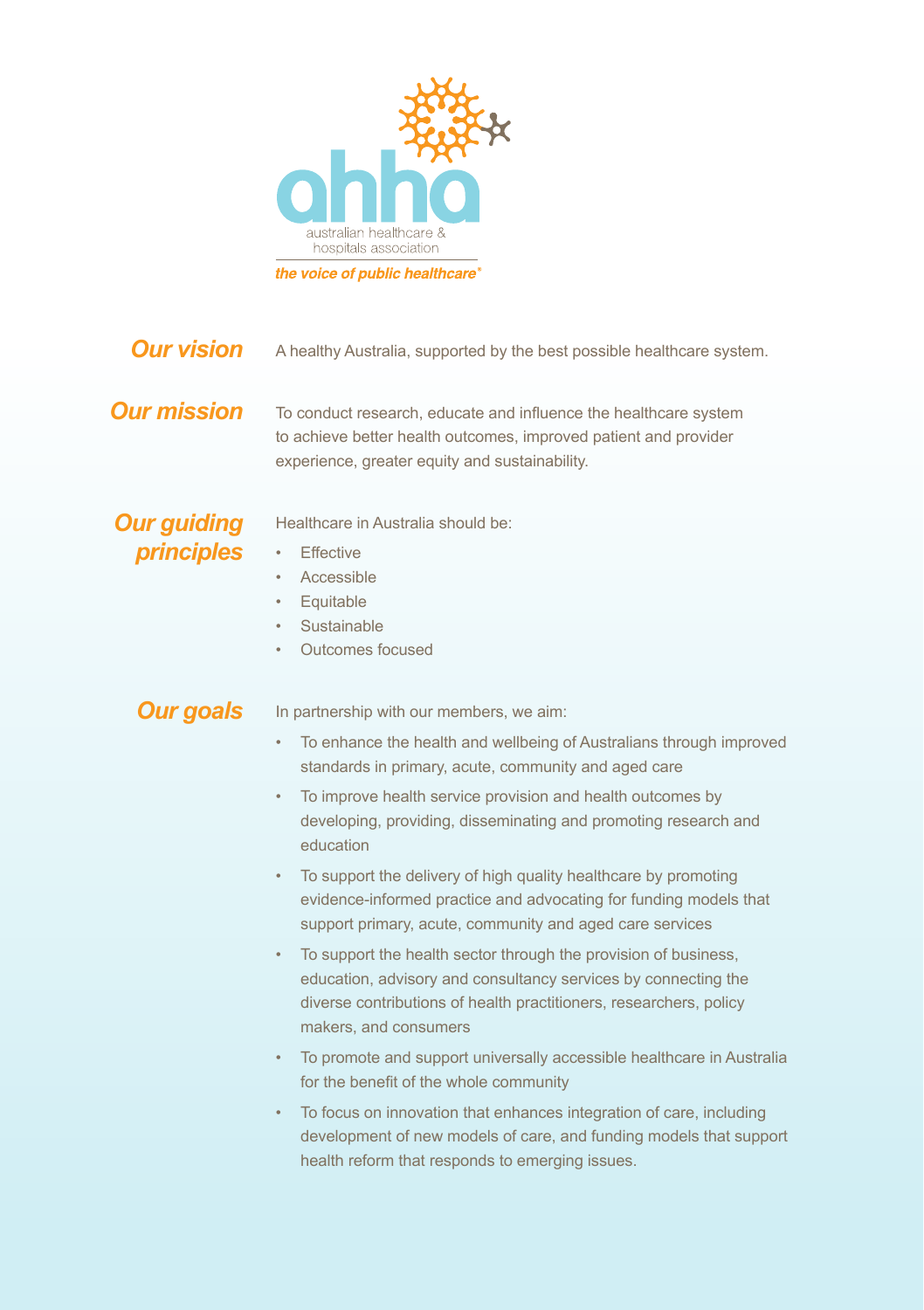п

| Introduction <b>EXECUTES INTERNATIONAL EXECUTIVE CONTRACTOR 2</b>                                                                                                              |  |
|--------------------------------------------------------------------------------------------------------------------------------------------------------------------------------|--|
| Making a difference through grassroots advocacy  3                                                                                                                             |  |
| Five steps to health sector grassroots advocacy <b>FISH 1988</b> 4                                                                                                             |  |
| Top tips when speaking with your elected representative  4                                                                                                                     |  |
| Communicating with elected representatives <b>FISH AT ADDER</b> 5                                                                                                              |  |
| Parliamentary Friendship Groups <b>FILM FILM FILM FILM FILM FILM FILM FILM FILM FILM FILM FILM FILM FILM FILM FILM FILM FILM FILM FILM FILM FILM FILM FILM FILM FILM FILM </b> |  |
|                                                                                                                                                                                |  |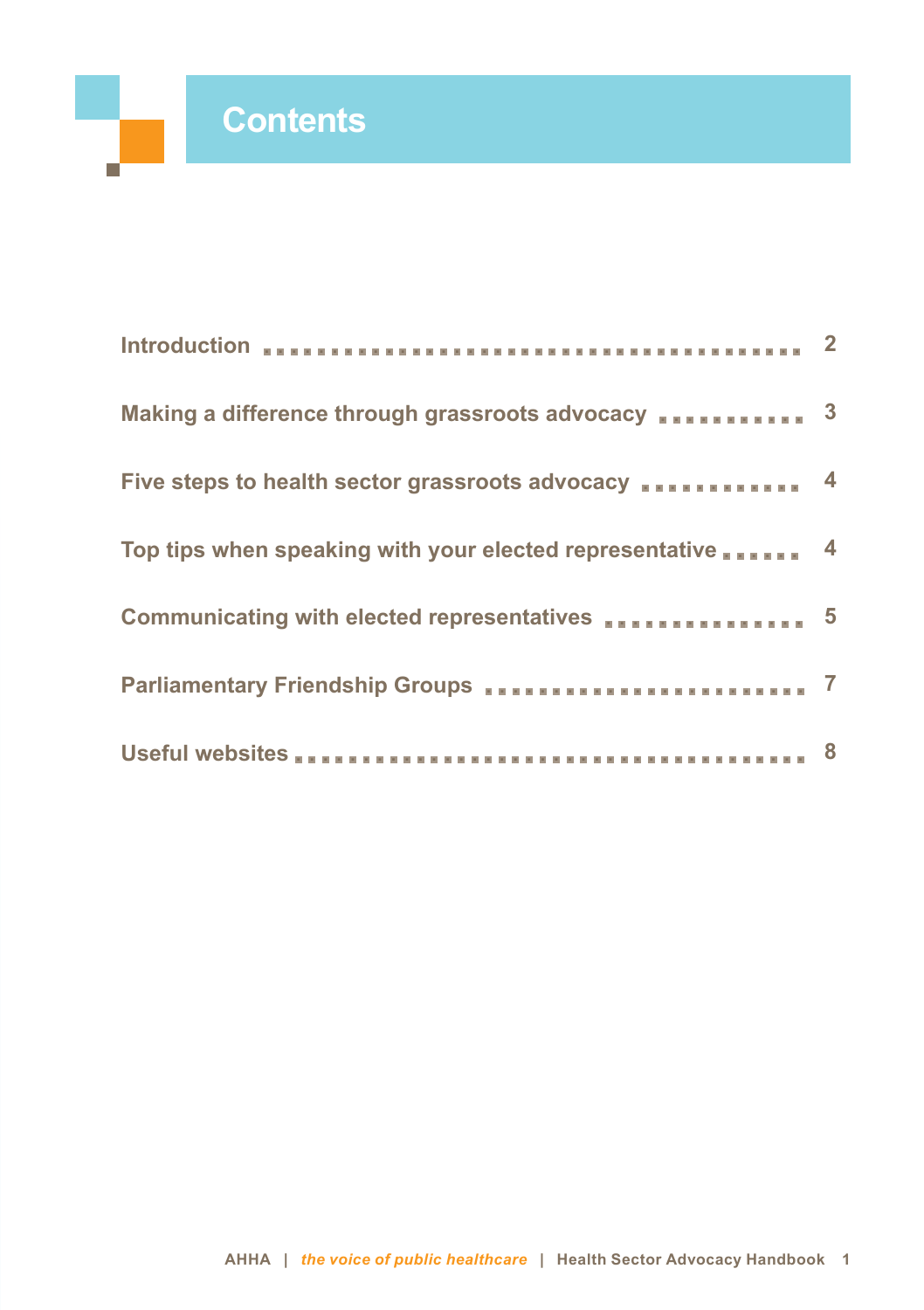### **Introduction**

Elected representatives at federal, state and territory level want to be kept informed on issues in their electorate, and your local Member of Parliament (MP) and state/ territory Senators want reliable and expert sources of information on healthcare.

Ongoing communication from a reliable expert will help your local MP and Senators understand the health issues affecting their constituents as well as the issues facing health service providers located within their electorates.

The Australian Healthcare and Hospitals Association (AHHA) is the national peak body for public and not-for-profit hospitals, community and primary healthcare services. We advocate for universal, high quality and affordable healthcare to benefit the whole community.

AHHA encourages its members to advocate at the grassroots. Along with our members across the country, you play an important role in transforming Australia's public healthcare system for the better.

As a member of AHHA, you are one of many AHHA voices when speaking with elected representatives one-on-one. Use this handbook as a convenient reference to fully inform and equip yourself as you advocate for universal, high quality and affordable healthcare to benefit the whole community.

AHHA assists its members by maintaining a suite of publicly available policy position statements on a wide range of topics as well as advocacy and engagement plans. Staff at the Secretariat Office are available to provide support.

AHHA encourages members to contact the Secretariat Office to discuss ideas for national advocacy campaigns or to seek support for local advocacy activities.

For assistance, please contact AHHA's Secretariat Office at **02 6162 0780** or **[admin@ahha.asn.au](mailto:admin@ahha.asn.au)**.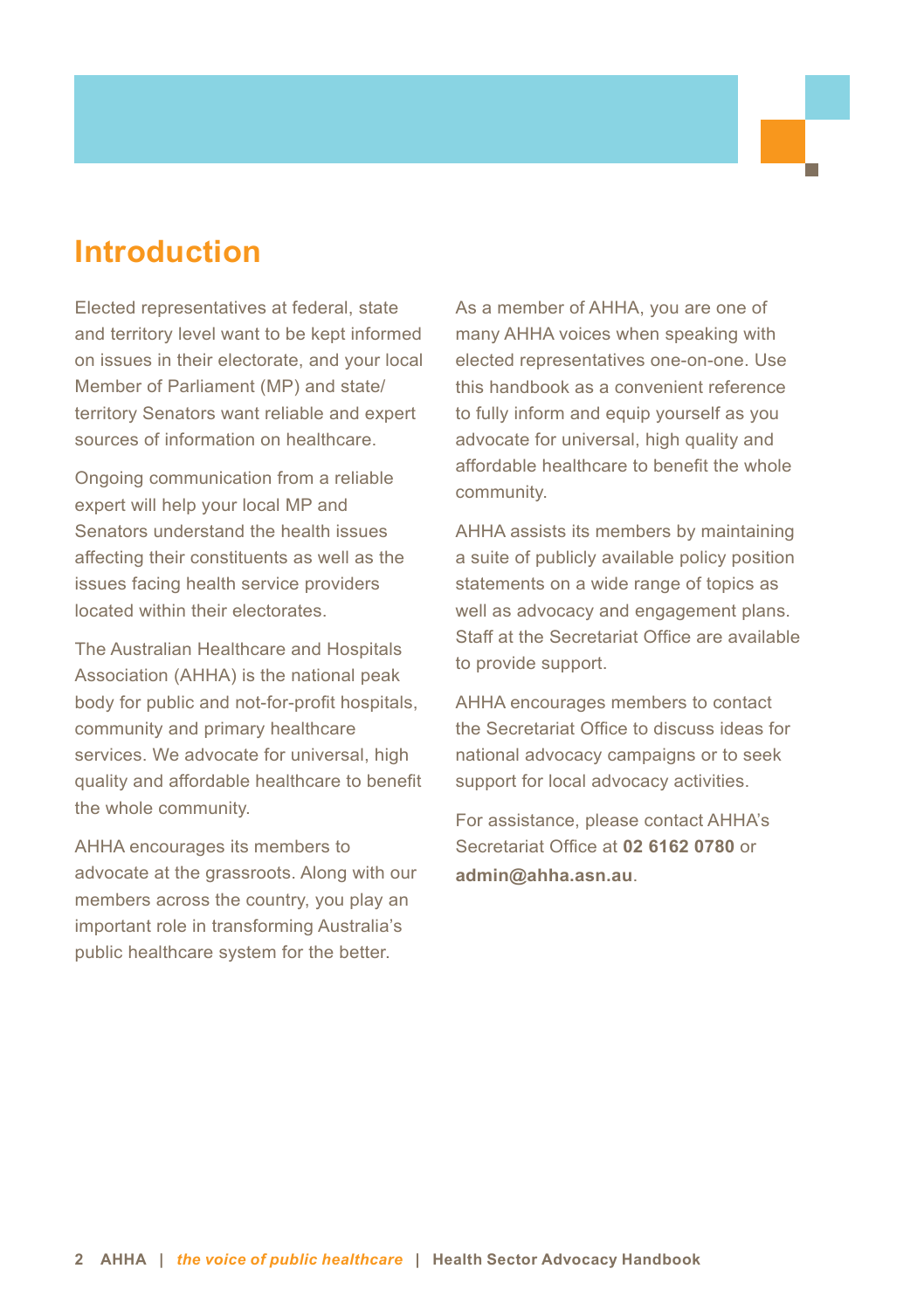## <span id="page-4-0"></span>**Making a difference through grassroots advocacy**

Elected representatives know they are in Parliament to represent their constituents. If you want voices in Parliament advocating for universal, high quality and affordable healthcare to benefit the whole community then you must let your MP and Senators know where AHHA and its members stand on health policy issues.

**Elected representatives want to respond to the needs of their constituents.** MPs and Senators make time to meet with constituents on a regular basis.

**Elected representatives want to hear from their constituents.** MPs and Senators will tell you that their priority is the people of their electorate, and surveys of elected representatives find political offices rate personal communication from constituents as having the most clout.

**Personal contact is the most effective form of communication.** The best way to get the attention of an MP, Senator or their staff and to guarantee a meeting, is for you to contact their office personally.

Health professionals have a powerful and respected voice. While many health professionals are focused on service delivery through clinical, academic or administrative work, taking the time to work with AHHA to advocate for Australia's public healthcare system will help maintain and improve Australia's universal, high quality and affordable healthcare system to benefit the whole community. This is why AHHA wants to work with its members to reach out to Australia's elected representatives.

Remember, elected representatives are always concerned about issues affecting their constituents and issues related to healthcare within their electorate.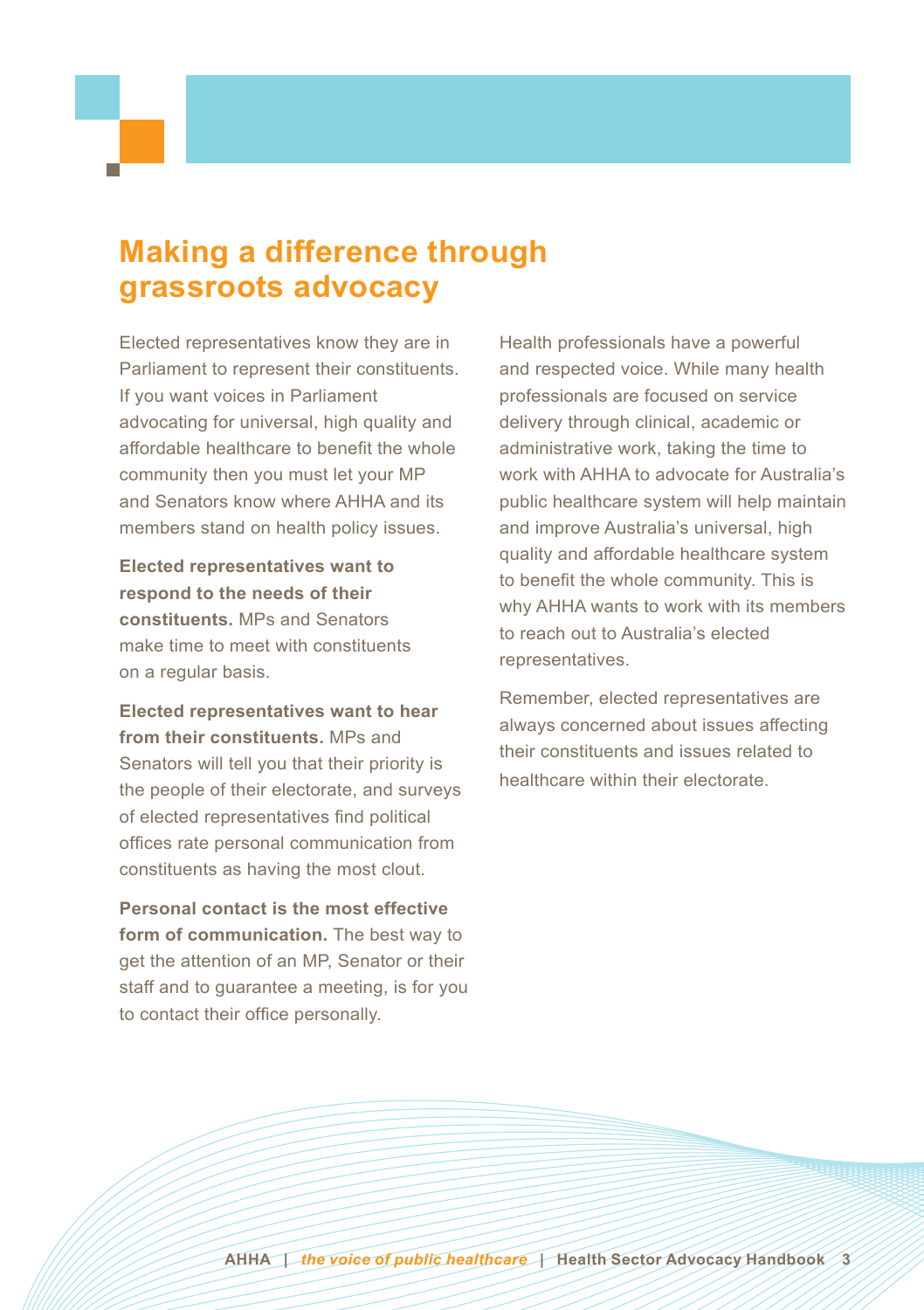# <span id="page-5-0"></span>**Five steps to health sector grassroots advocacy**

- 1. Contact AHHA's Advocacy Director by phone or email and sign up to AHHA's twice weekly e-newsletter *Healthcare in Brief*
- 2. Learn more about your local MP and Senators possibly by signing up to their mailing lists
- 3. Build a relationship and maintain contact with your local MP, Senators and their offices
- 4. Advise your local elected representatives on healthcare issues as a trusted expert
- 5. Keep AHHA informed of your grassroots advocacy

# **Top tips when speaking with your elected representative**

- 1. Know your audience: what is their background, interests and Parliamentary responsibilities
- 2. What's the hook? You're telling a story; use local, personal experiences affecting constituents
- 3. Be objective and reliable: information must be accurate, sound and dependable
- 4. Be collaborative and helpful: it's easy to be a critic; you'll be welcomed back if you're working with them offering information or ideas that are useful
- 5. Be short and concise: MPs and Senators are extremely busy and meet with many people daily; practice your elevator pitch in advance of meeting and make every word count
- 6. Be authentic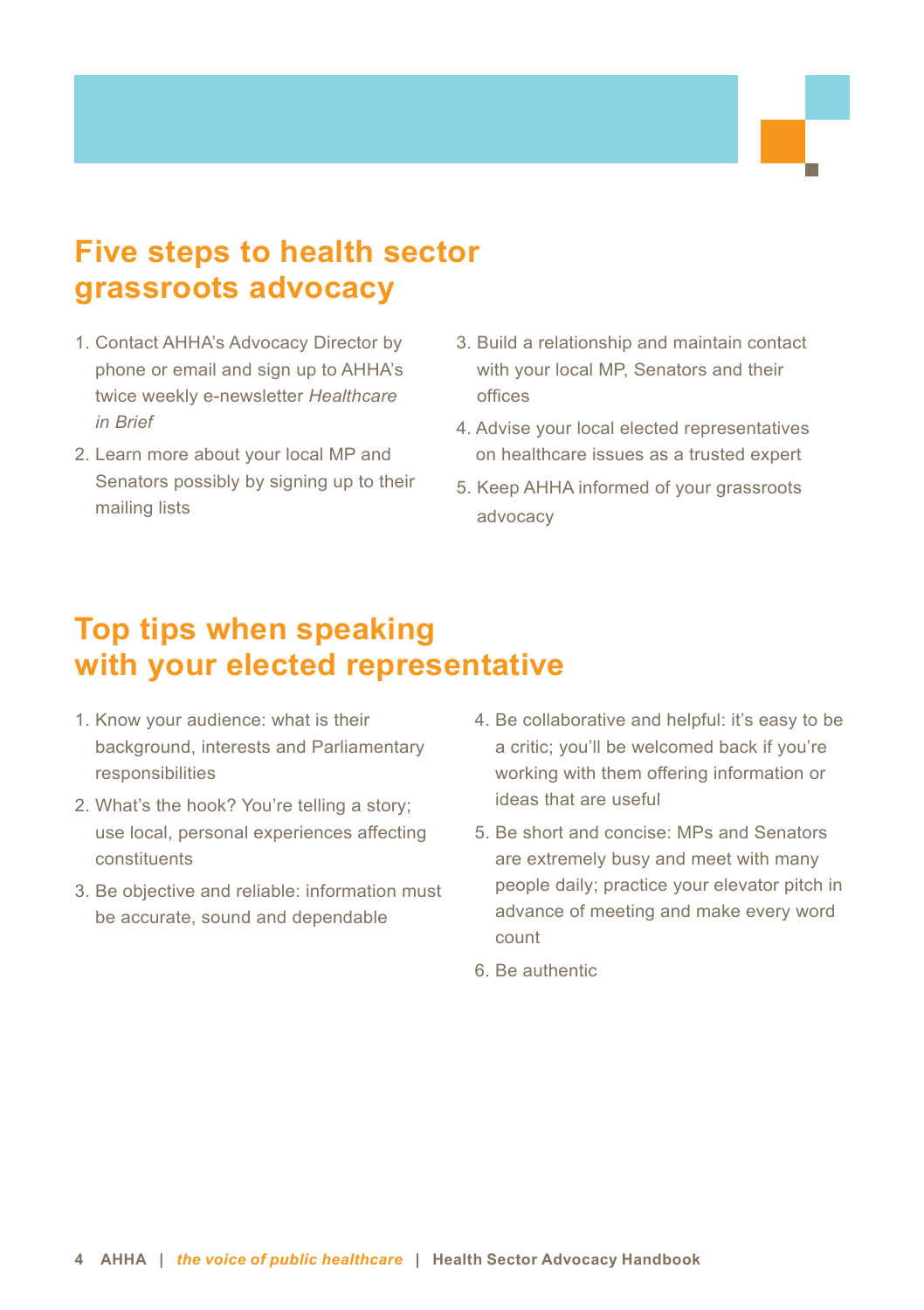# <span id="page-6-0"></span>**Communicating with elected representatives**

If you want your elected representatives to support universal, high quality and affordable healthcare to benefit the whole community then you must let them know your views and those of the AHHA.

It is important to build a relationship with not only your MP and Senators but also their staff. MPs and Senators rely heavily on their staff, and in most instances you will deal directly with their staff on specific issues or concerns.

**A face to face meeting is the best way to present your views.** Although it may be difficult to arrange a meeting, it is always worth the effort. Keep in mind your elected representatives are in Canberra when Parliament is sitting. Be sure to tell the scheduling assistant you are a constituent and explain the nature of your meeting.

Once you have arranged a meeting, then prepare to ensure it will be productive.

#### **A productive meeting is:**

- **• Planned:** Prepare an agenda that includes your specific concerns and what you want your MP or Senator to do. Keep it to one page and use bullet points.
- **• Focused:** Prepare up to three key messages or actions.
- **• Relevant:** How does your issue relate to your MP or Senator, their electorate and their constituents?
- **• Purposeful:** Have a clear and concise call to action or purpose, understand local and national perspectives, and be prepared to answer questions.

If you receive a non-committal response, do not be surprised. Often, an elected representative will not take a position on an issue until the last minute. A neutral position is an easy initial position. Your best strategy is to educate your MP or Senators on the implications of the issue at hand and how it will affect you/their constituents.

If you receive a negative response and disagree with your elected representative, you should:

- 1. Express thanks for their response
- 2. Express your disagreement, refute their arguments and make new points if needed
- 3. Ask one or two questions that requires you MP or Senator to think further on the issue and respond
- 4. Inform your MP or Senator you are following the issue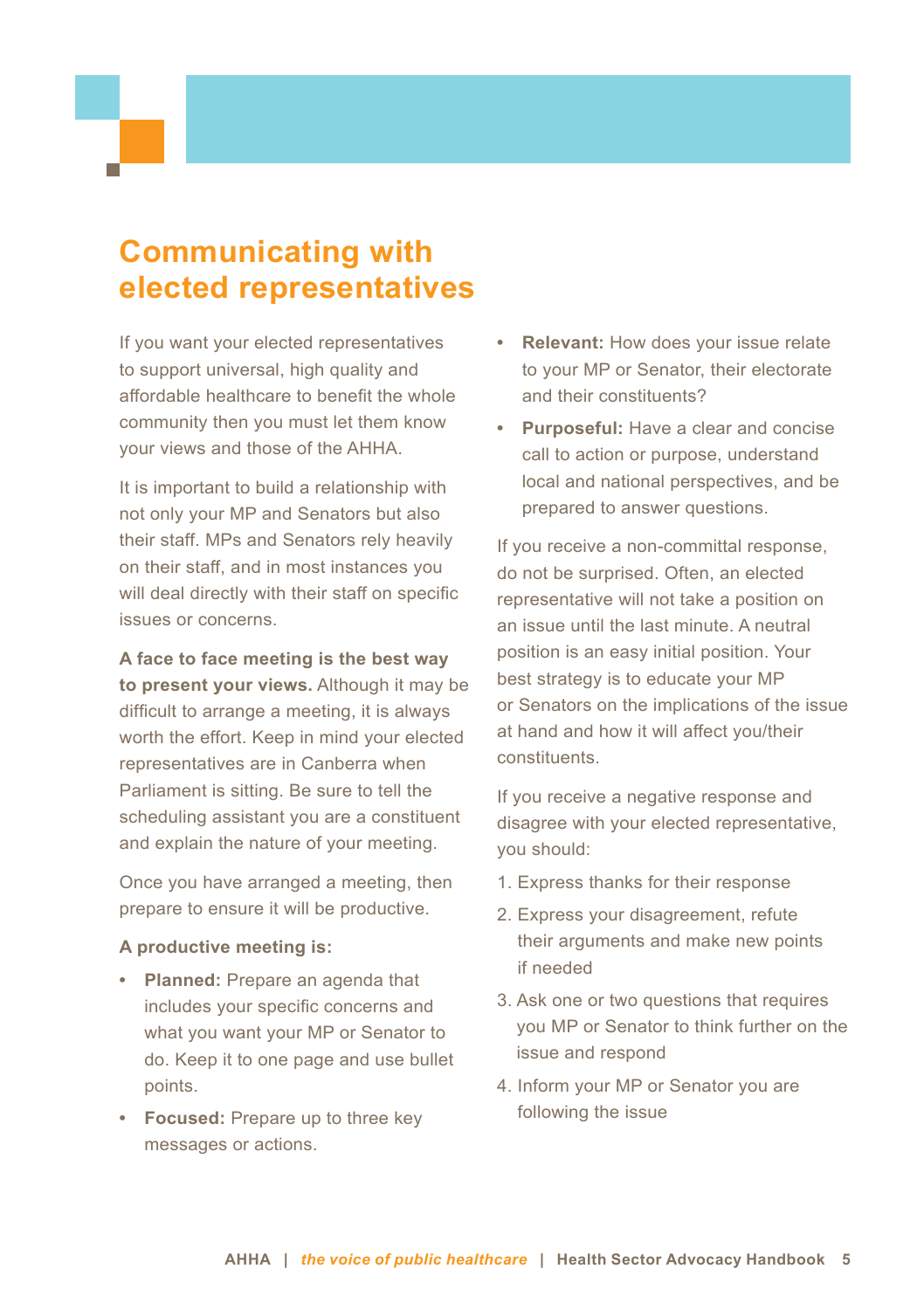Follow-up the meeting in writing thanking your MP or Senator for their time and providing any additional information that will advance your argument. Offer to keep them/their office updated as the issue progresses.

**Telephone calls are useful when you want to discuss healthcare** 

**issues.** In the first instance, you will likely speak with an MP or Senator's adviser who represents them and is authorised to speak on their behalf on most issues. Remember is it important to also develop a relationship with the adviser as they are trusted by their MP or Senator and often act as gatekeepers.

**Letters from constituents receive close attention.** Taking the time to share your ideas and opinions on an issue in a thoughtful, wellwritten and concise letter will be both appreciated and noted by your elected representatives.

#### **Letter writing top five tips:**

- 1. Make it local (elected representatives care about what happens in their local electorates)
- 2. Make it personal (tell a compelling story)
- 3. Keep it concise (single side, one-page)
- 4. Keep it on message (educate, don't lecture and dilute your message)
- 5. Include your contact details

Send AHHA a copy of your correspondence. AHHA often makes representations on its members' behalf, and it is more powerful to have more than one voice advocate for a policy issue or concern. Depending on the issue and the specifics of the concern, AHHA may make representations on your behalf or may work with you to modify the specifics on which to advocate.

**Building a relationship with your elected representatives is a longterm strategy.** Build a personal relationship with your MP or Senators. If s/he is holding a meeting for constituents on healthcare offer to be a source of expert opinion. Attend events organised by your MP or Senators. The more involved you are, the more your elected representatives will begin to rely on you as a reliable source of expert advice and information. Welcome them when they are elected and congratulate them on any appointments (particularly in health) as they occur.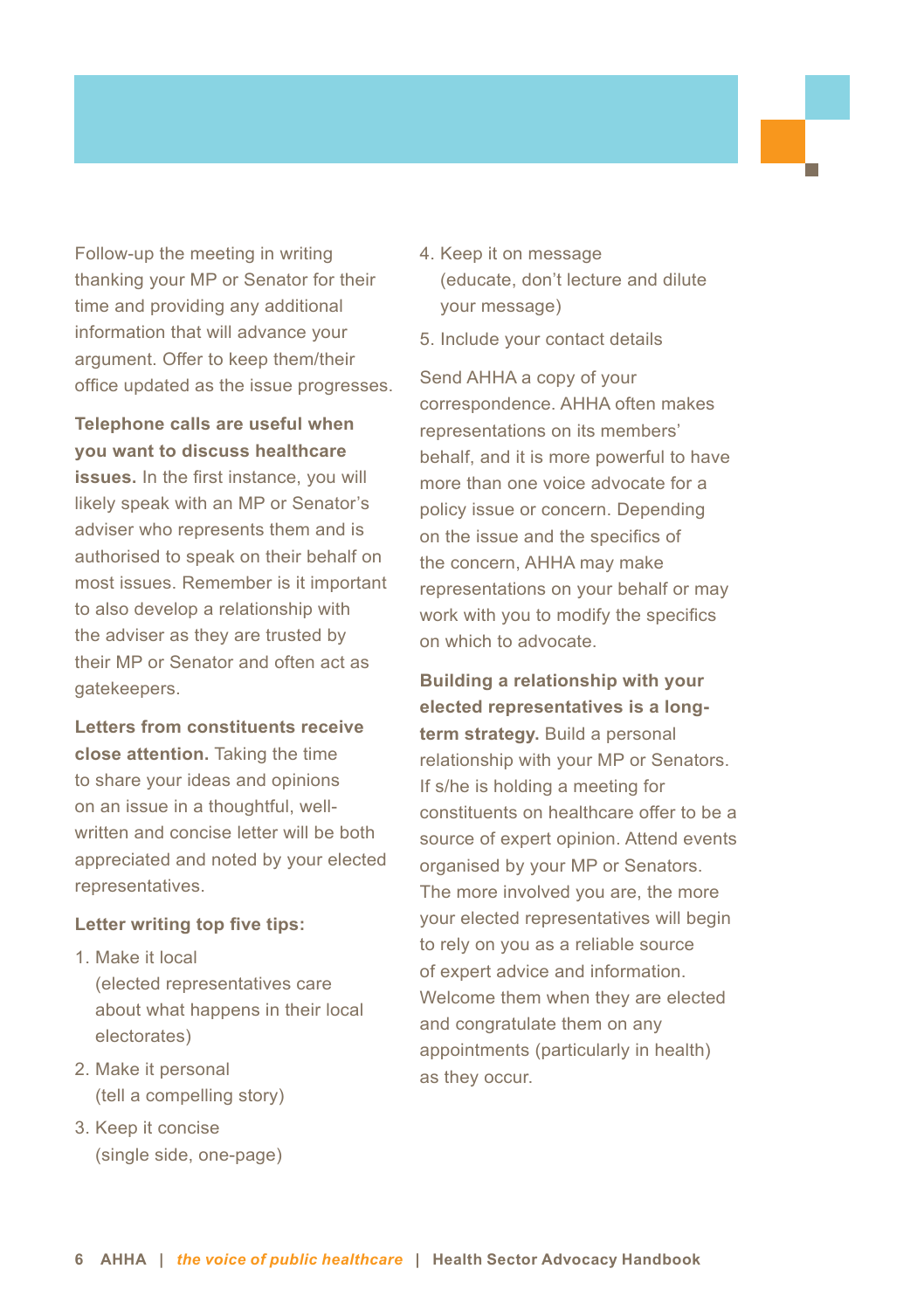# <span id="page-8-0"></span>**Parliamentary Friendship Groups**

MPs and Senators from all parties join issue-specific Parliamentary Friendship Groups. These groups form at the start of a new Parliament and seek to raise awareness among Parliamentary colleagues of specific issues, for example: Aboriginal and Torres Strait Islander health, dementia, primary health care, rural and remote health, various types of cancers, etc. Check the Australian Parliament House website or its state or territory equivalent to see if:

- your issue of concern is a focus of a Parliamentary Friendship Group
- your MP or Senators are members of a Group dedicated to your issue
- your MP or Senators are members of a health-related Group

If your issue of concern is the focus of a pre-existing Parliamentary Friendship Group you have a captive audience willing to listen to your expertise and concerns. Consider reaching out to the Group members and offering your knowledge and assistance.

If your MP or Senators are members of a Group dedicated to your issue of concern you are likely to get an initial meeting to discuss your issue. If you are able to build a positive relationship with your MP or Senators you will be seen as a valued expert worth consulting.

If your MP or Senators are members of a health-related Group, but not one dedicated to your concern, this indicates that they have an interest in health and will likely be open to meeting with you to discuss your concern.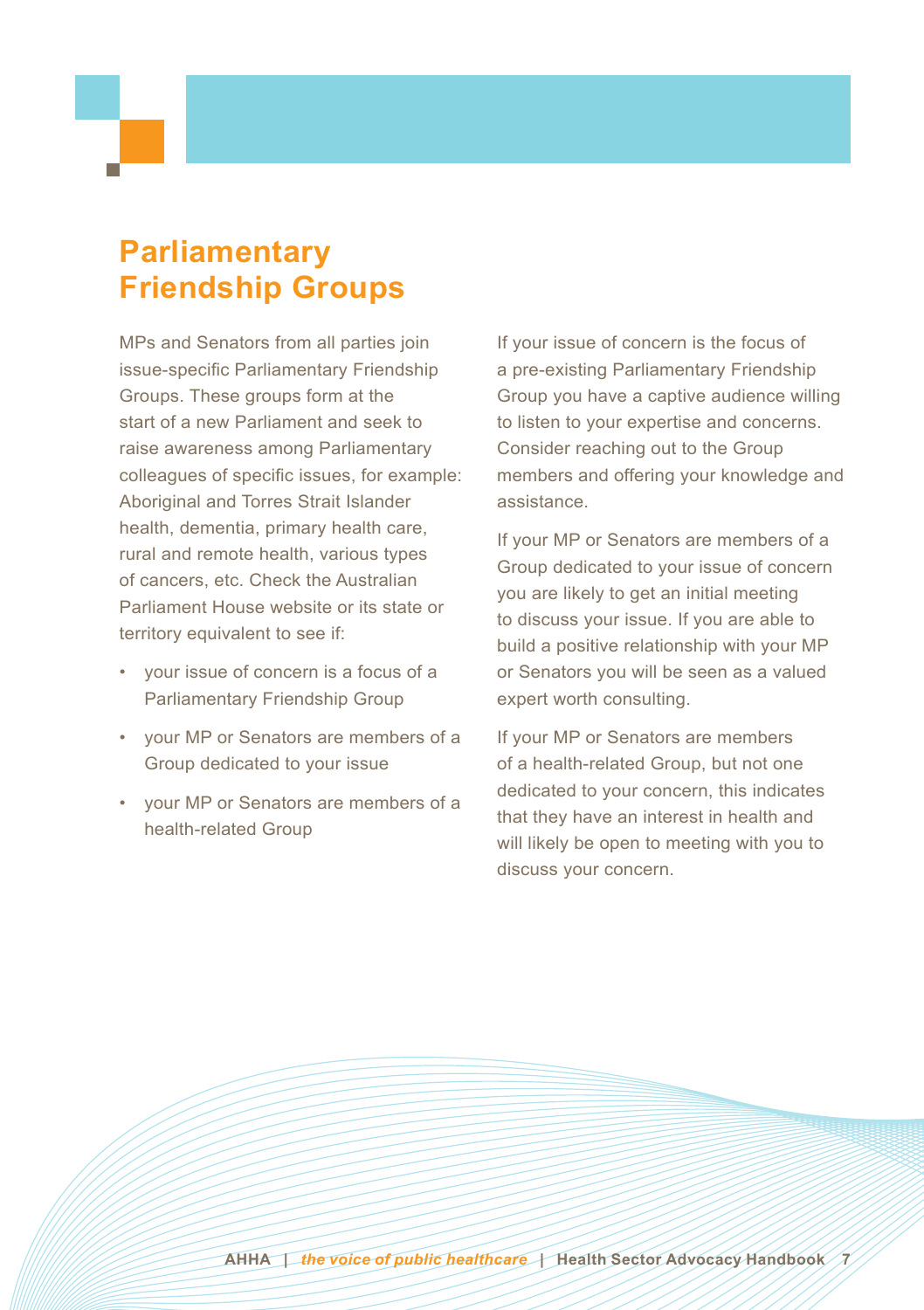### <span id="page-9-0"></span>**Useful websites**

**Australian Parliament House** [aph.gov.au](http://aph.gov.au)

**Contacting Senators and Members** [aph.gov.au/Senators\\_and\\_Members/](http://aph.gov.au/Senators_and_Members/Guidelines_for_Contacting_Senators_
and_Members) Guidelines for Contacting Senators [and\\_Members](http://aph.gov.au/Senators_and_Members/Guidelines_for_Contacting_Senators_
and_Members)

**Australian Electoral Commission** [www.aec.gov.au](http://www.aec.gov.au)

**Australian Greens** [www.greens.org.au](http://www.greens.org.au)

**Australian Labor Party** [www.alp.org.au](http://www.alp.org.au)

**Liberal Party of Australia** [liberal.org.au](http://liberal.org.au)

**National Party of Australia** [nationals.org.au](http://nationals.org.au)

**AHHA** [ahha.asn.au](http://ahha.asn.au)

**AHHA Policy and Advocacy Program** [ahha.asn.au/policy](http://ahha.asn.au/policy_issues)\_issues

**AHHA Submissions** [ahha.asn.au/publication/submissions](http://ahha.asn.au/publication/submissions)

**AHHA's Healthcare in Brief** [ahha.asn.au/publication/ahha-](http://ahha.asn.au/publication/ahha-e-healthcare-brief)ehealthcare-brief

**Deeble Institute for Health Policy Research Evidence Briefs** [ahha.asn.au/publication/evidence-](http://ahha.asn.au/publication/evidence-briefs)briefs

**Deeble Institute for Health Policy Research Issues Briefs** [ahha.asn.au/publication/issue-](http://ahha.asn.au/publication/issue-briefs)briefs

**8****AHHA** *| the voice of public healthcare |* **Health Sector Advocacy Handbook**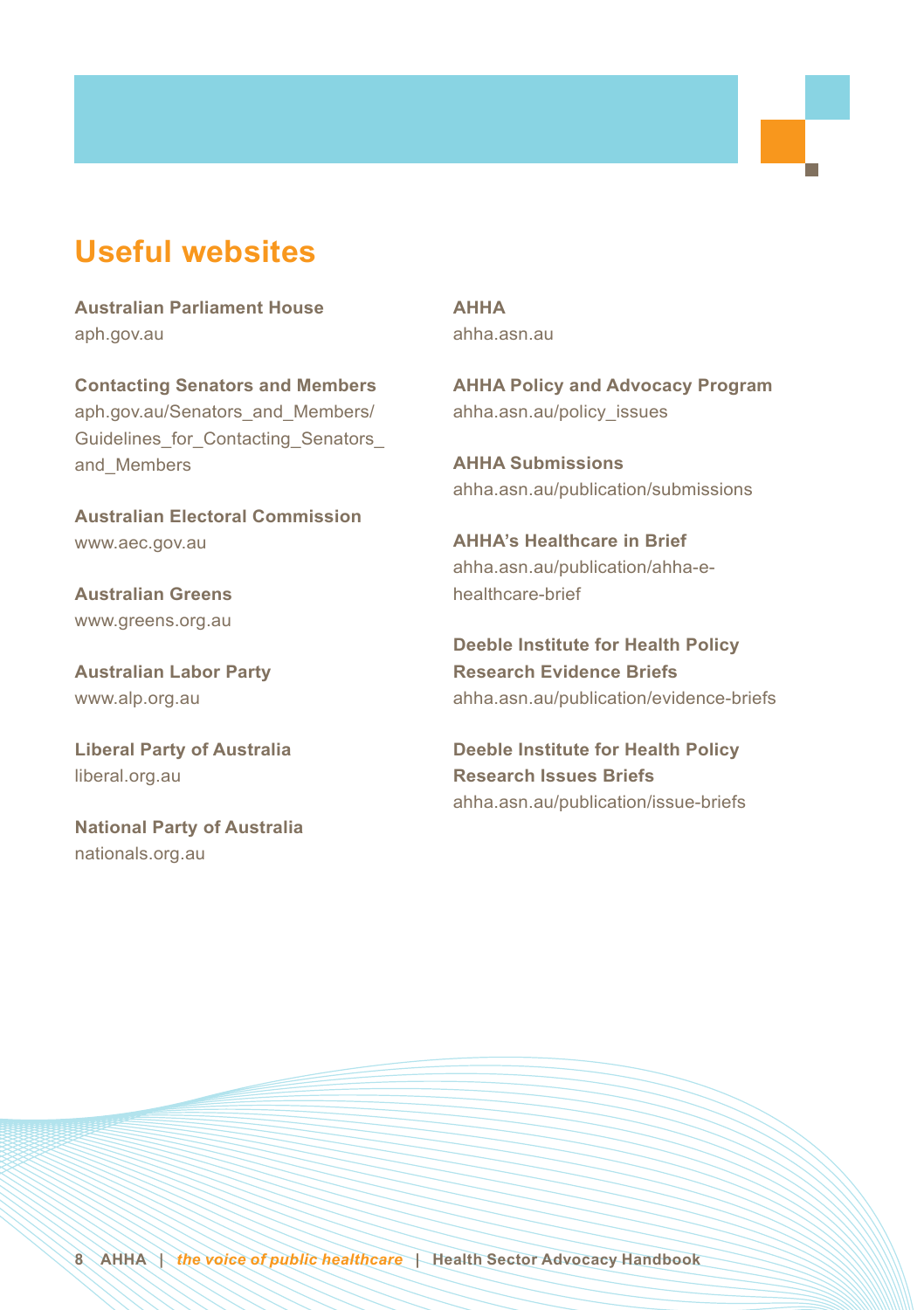#### *Our contact details*

#### **Australian Healthcare and Hospitals Association**

Unit 8, 2 Phipps Close Deakin ACT 2601

PO Box 78 Deakin West ACT 2061

**P.** 02 6162 0780

**F.** 02 6162 0779

**E.** [admin@ahha.asn.au](mailto:admin%40ahha.asn.au?subject=) **W.** [ahha.asn.au](http://ahha.asn.au)

**f** facebook.com/AusHealthcare

**@AusHealthcare** 

**ABN.** 49 008 528 470

© Australian Healthcare and Hospitals Association 2016